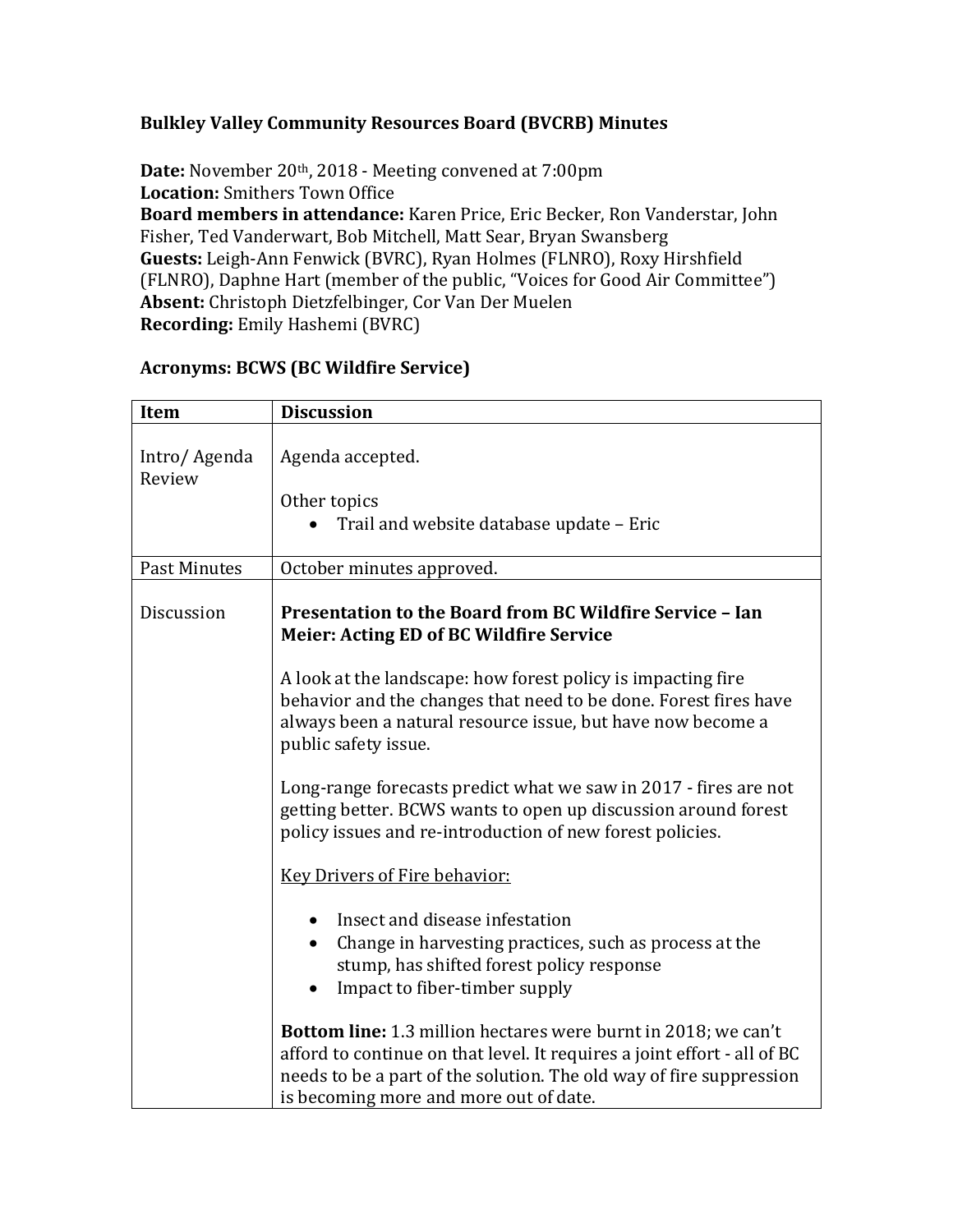## Altered Harvesting Practices:

- $\bullet$  Fiber utilization how can we get the fiber into a facility?
- Pre and post fuel loading
- Debris Piles (burn the block). Burning piles does not reduce fire spread

### Impacts:

- Unhealthy landscape fuel loading continues to become more of an issue. Starting to impact wildlife.
- Impacts to investments
- $\bullet$  Impacts to land base (intensity of burns) losing future productivity
- Limited response options BCWS under a lot of pressure to increase resources and response times.
- Research BCWS is attempting to make research and data collection around BC a major focus. There is a need to collect data from this province. BCWS is trying to gain research capacity by looking for long-term relationships with universities, research centers, etc. Research from all arenas: social, economical, psychological (mental health strategies for staff and communities impacted), as well as efficacy of policies and methods.
- Added workload for many arms of government (Ministry of Health, Forest, etc.) is hard to quantify. There is a lot of economic lost opportunity that needs to get factored into the research.
- Additional challenges: the last two years have also been flood seasons. As a result, both flood and fire seasons are now overlapping and becoming more intense.

**Bottom line:** These impacts are far reaching. Fires are raging more than ever before. What years ago was "worst ever seen" has now become the "new normal".

The amount of smoke across BC in summer 2018 = worst air quality than Beijing. On one day, the smoke in the air was the equivalent to a major volcanic eruption.

Summer 2018: Alberta looked into suing the BC government because of effects of smoke in their province.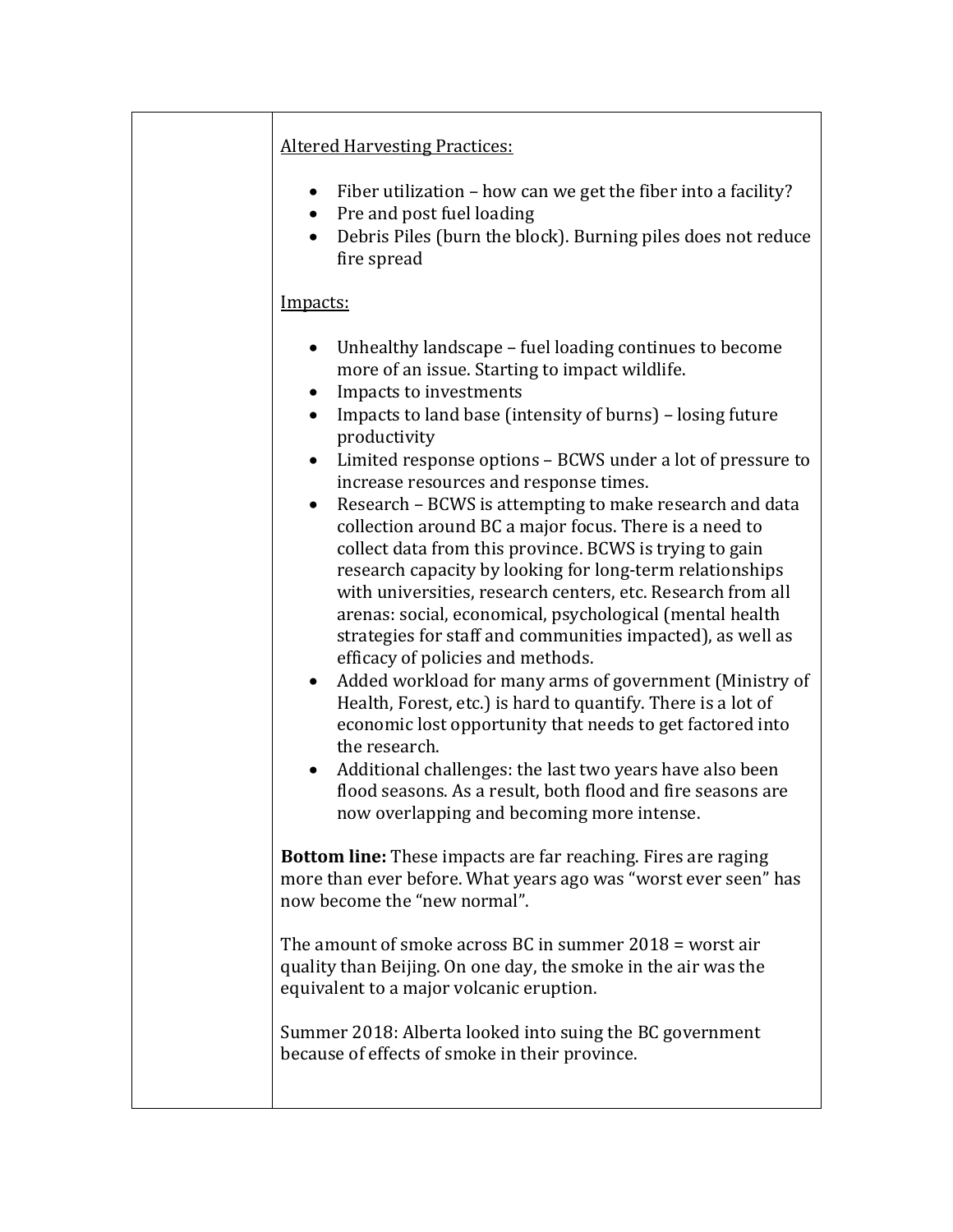| <b>Work In Progress:</b>                                                                                                                                                                                                                                                                                                                                                                                                                                                                                                                                                                                  |
|-----------------------------------------------------------------------------------------------------------------------------------------------------------------------------------------------------------------------------------------------------------------------------------------------------------------------------------------------------------------------------------------------------------------------------------------------------------------------------------------------------------------------------------------------------------------------------------------------------------|
| The Fire danger class developed in the 70s hasn't been adjusted<br>for changes in conditions. This needs to be updated.                                                                                                                                                                                                                                                                                                                                                                                                                                                                                   |
| BCWS is working on how to bring in and use artificial intelligence<br>when combatting fires and collecting data.                                                                                                                                                                                                                                                                                                                                                                                                                                                                                          |
| BCWS is working with Airbus Canada on a high altitude drone that<br>can be piloted. Possible to use as detection and communication<br>platform. Could also be used for data collection to help inform and<br>make better decisions.                                                                                                                                                                                                                                                                                                                                                                       |
| Options:                                                                                                                                                                                                                                                                                                                                                                                                                                                                                                                                                                                                  |
| Critical infrastructure - economic corridors, major<br>highways, ports: what are the impacts to BC?<br>Communities need to look at their watersheds and develop<br>plans<br>Options for existing landscapes and options for moving                                                                                                                                                                                                                                                                                                                                                                        |
| forward (connecting blocks, protecting investments, etc.)                                                                                                                                                                                                                                                                                                                                                                                                                                                                                                                                                 |
| <b>Bottom line:</b> Research is critical in order to better understand the<br>future of wildfire management.                                                                                                                                                                                                                                                                                                                                                                                                                                                                                              |
| Abbott-Chapman Report: 2017 fire season                                                                                                                                                                                                                                                                                                                                                                                                                                                                                                                                                                   |
| Report of 108 recommendations, 67 directly linked to Ministry of<br>Forest. BC Wildfire Service has started to address and take action<br>on over 40 of them.                                                                                                                                                                                                                                                                                                                                                                                                                                             |
| Leigh-Ann Fenwick: ED at BVRC addresses the audience                                                                                                                                                                                                                                                                                                                                                                                                                                                                                                                                                      |
| BVRC is a not-for-profit organization; mission is to support<br>research for better stewardship of our natural resources<br>and natural resource management in the 21 <sup>st</sup> century.<br>BVRC planning a conference on the subject of forestry and<br>community resilience based on 2017-18 fire seasons:<br>Landscape level forest and fire management for ecosystem<br>and community resilience in a new climate.<br>Working with conference planning team. Date: April 2019<br>in Burns Lake.<br>Conference to include a two-day technical session with<br>one-day workshop/community outreach. |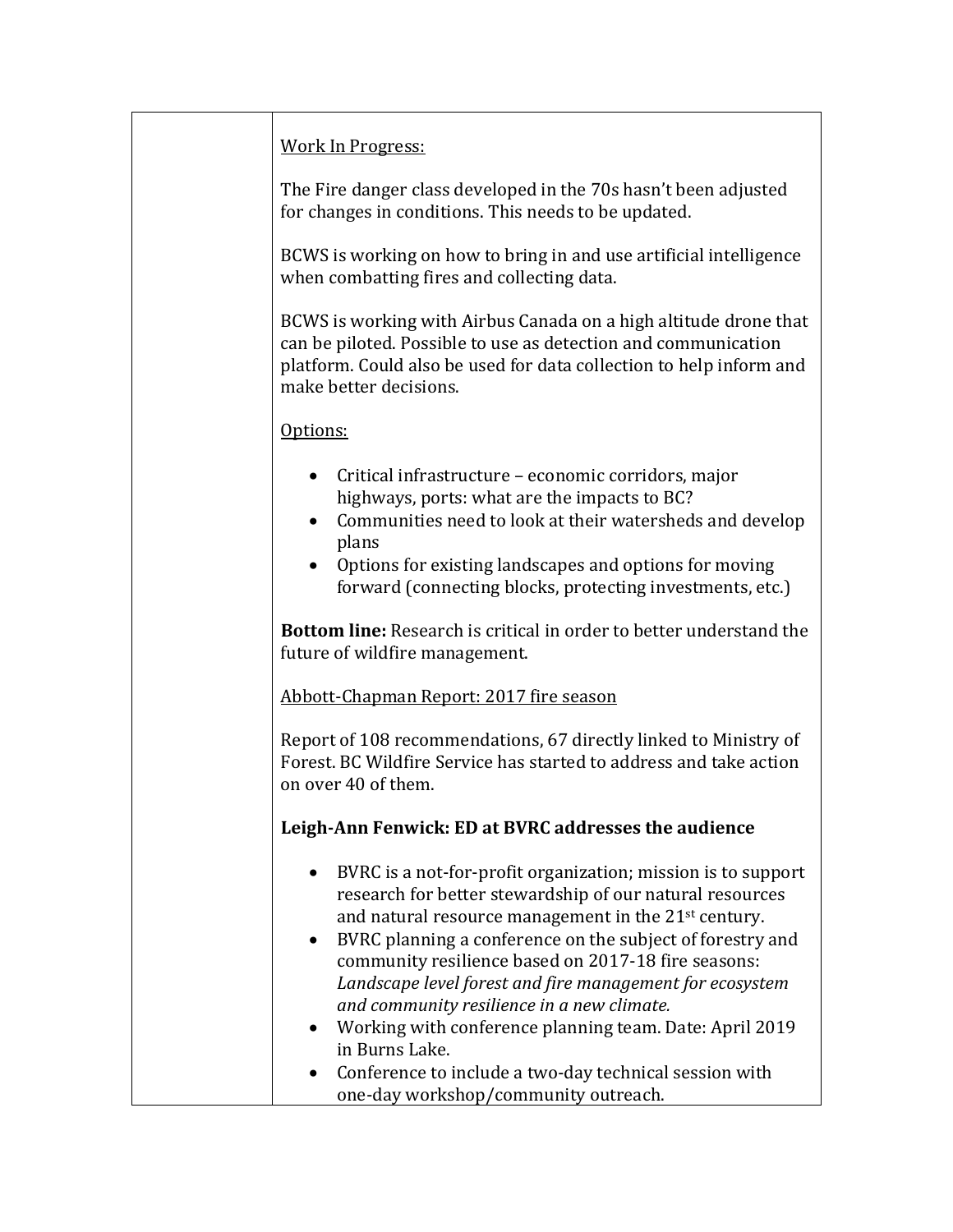| Themes: adaption and resiliency, fire modeling, climate<br>change, ecosystem and community recovery.<br>Keynote speakers to date: chief Marine Chapman, Paul<br>$\bullet$<br>Hesberg; a lot of interest in connecting with other BC<br>scientists and researchers.<br>Tone for the conference is positive and collaborative – what<br>$\bullet$<br>future we want and how we can achieve this future.<br>Possible outcomes: a report to the public as well as an<br>$\bullet$<br>action plan for resource priorities and needs. |  |  |  |  |
|---------------------------------------------------------------------------------------------------------------------------------------------------------------------------------------------------------------------------------------------------------------------------------------------------------------------------------------------------------------------------------------------------------------------------------------------------------------------------------------------------------------------------------|--|--|--|--|
| <b>Implementation Report: Modernized Land Use Planning -</b><br>FLNRO (Ministry of Forests, Lands, Natural Resource<br><b>Operations and Rural Development)</b>                                                                                                                                                                                                                                                                                                                                                                 |  |  |  |  |
| Presenters:                                                                                                                                                                                                                                                                                                                                                                                                                                                                                                                     |  |  |  |  |
| Roxy Hirshfield: Land & Resource Specialist<br>Ryan Holmes: Director of Regional Initiatives                                                                                                                                                                                                                                                                                                                                                                                                                                    |  |  |  |  |
| <b>Modernized Land Use Planning</b>                                                                                                                                                                                                                                                                                                                                                                                                                                                                                             |  |  |  |  |
| Developed by the province and indigenous governments in<br>response to emerging opportunities and challenges in the<br>management of public lands and natural resources<br>• Calling for a need for a renewed program<br>Many historic land use plans build in the 90s are becoming<br>outdated and no longer relevant                                                                                                                                                                                                          |  |  |  |  |
| Intends to:                                                                                                                                                                                                                                                                                                                                                                                                                                                                                                                     |  |  |  |  |
| Working to advance reconciliation efforts with indigenous<br>peoples, which has been successful and getting better<br>Provide economic clarity that supports community<br>Respond to changing social and environmental conditions<br>(caribou, water sustainability, wildfire, etc.)<br>Continue to build public trust and confidence in the<br>stewardship of BC's natural resources                                                                                                                                           |  |  |  |  |
| What is different this time?                                                                                                                                                                                                                                                                                                                                                                                                                                                                                                    |  |  |  |  |
| <b>Formerly:</b> limited engagement with First Nations<br>governments without prejudice to the treaty process.<br><b>Currently:</b> partnership with FN governments and<br>integration with BC's reconciliation framework - following                                                                                                                                                                                                                                                                                           |  |  |  |  |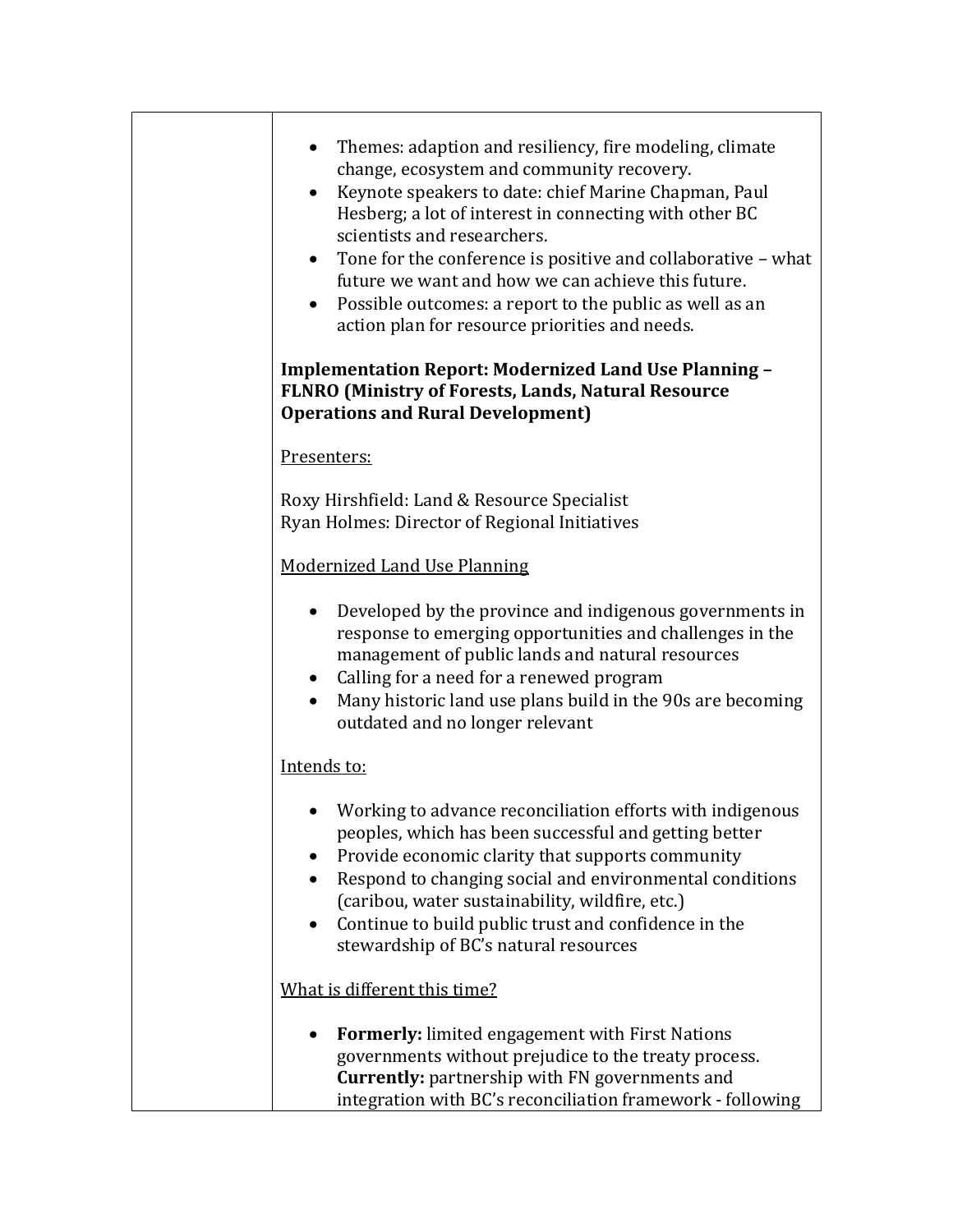| the principles of the UN Declaration for Indigenous rights.<br>Formerly: Consensus building through multi-stakeholders.<br><b>Currently:</b> looking to have more targeted engagement with<br>stakeholders that really need to be involved in those<br>conversations.<br><b>Formerly:</b> Land use direction primarily was for the forest<br>sector. Currently: need to integrate this across the natural<br>resource sector and bring them together in the decision<br>making process (include forest, water, mining, and species<br>at risk).<br>Formerly: Little integration with resource monitoring and<br>$\bullet$<br>evaluation programs. Currently: CE and Integrated<br>Monitoring programs support plan development,<br>implementation, and monitoring. |  |  |  |
|--------------------------------------------------------------------------------------------------------------------------------------------------------------------------------------------------------------------------------------------------------------------------------------------------------------------------------------------------------------------------------------------------------------------------------------------------------------------------------------------------------------------------------------------------------------------------------------------------------------------------------------------------------------------------------------------------------------------------------------------------------------------|--|--|--|
| Program Design:                                                                                                                                                                                                                                                                                                                                                                                                                                                                                                                                                                                                                                                                                                                                                    |  |  |  |
| Partnerships with FN - advancing our reconciliation<br>agreement<br>Responsive<br>Scalability – fitting the purpose. What are we planning for,<br>specifically?                                                                                                                                                                                                                                                                                                                                                                                                                                                                                                                                                                                                    |  |  |  |
| Scalable:                                                                                                                                                                                                                                                                                                                                                                                                                                                                                                                                                                                                                                                                                                                                                          |  |  |  |
| <b>Comprehensive:</b> full scope of land use plan development<br>$\bullet$<br>across a large area<br><b>Component Based:</b> shorter process that focuses on limited<br>$\bullet$<br>set of values or issues across a large area<br><b>Issue Specific:</b> focused process for a single value in a small<br>area that results in a specific plan                                                                                                                                                                                                                                                                                                                                                                                                                   |  |  |  |
| Bottom line: much more targeted, direct approach.                                                                                                                                                                                                                                                                                                                                                                                                                                                                                                                                                                                                                                                                                                                  |  |  |  |
| Specifics for the Bulkley Region:                                                                                                                                                                                                                                                                                                                                                                                                                                                                                                                                                                                                                                                                                                                                  |  |  |  |
| The recently completed Practices and Projects<br>Implementation Report are updates to 2016 report.<br>Practices report: monitors LRMP strategies related to<br>ongoing activities of which are implemented through<br>legislation, policy or professional reliance.<br>Project Reports: monitors LRMP objectives and strategies<br>related to discrete activities called Projects.                                                                                                                                                                                                                                                                                                                                                                                 |  |  |  |
| FLNRO planning to release report to CRB as a draft in December,                                                                                                                                                                                                                                                                                                                                                                                                                                                                                                                                                                                                                                                                                                    |  |  |  |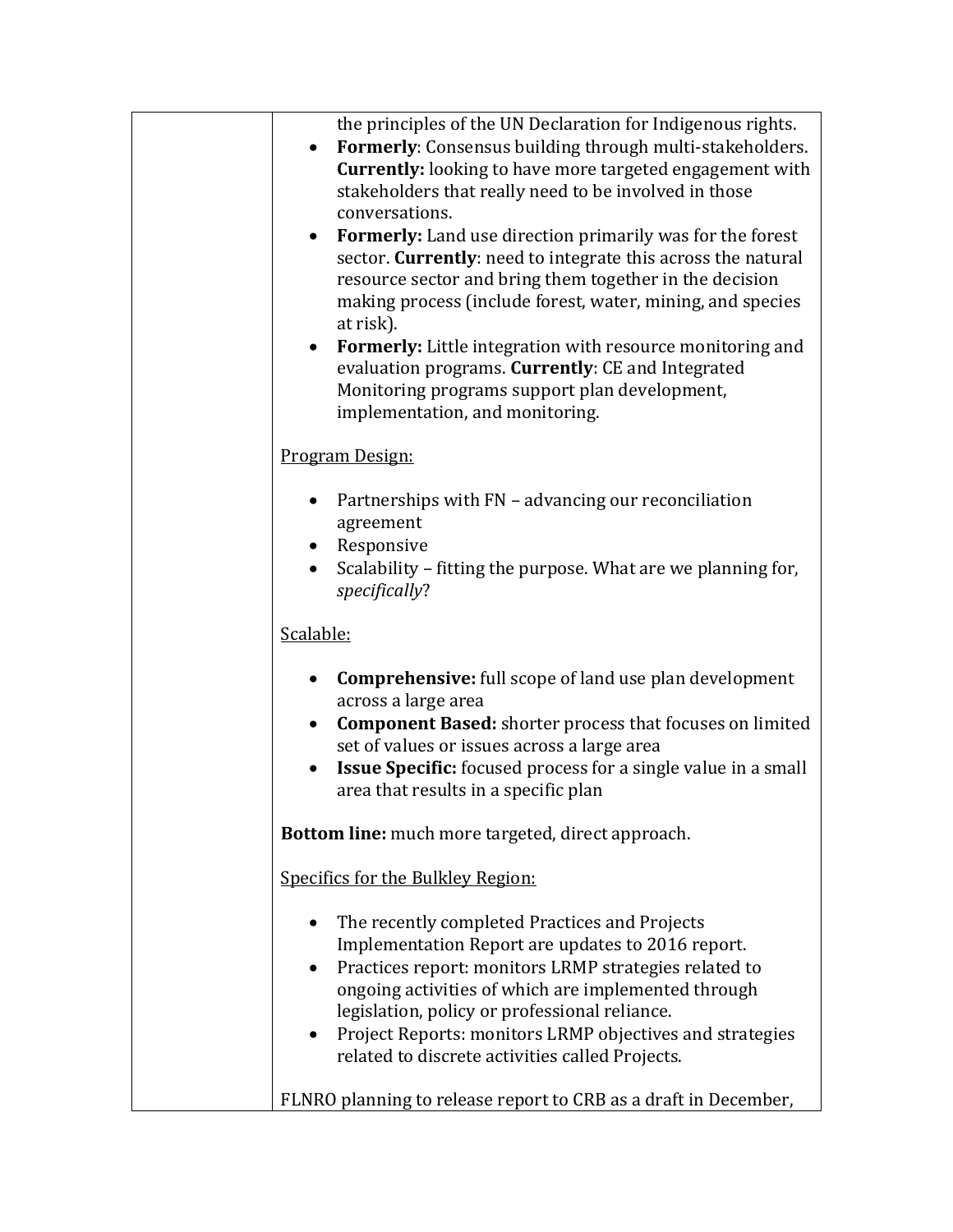|                            | to be reviewed by the CRB. They welcome comments. They plan to<br>submit the report at the end of the fiscal year.<br><b>Regarding Bulkley LRMP report:</b> not making any changes that<br>haven't been seen before, simply adding anecdotes around<br>modernized land use planning.                                                                                                                                                                                                                                                                                                                                                                                                                                                                                                                                                         |  |  |  |
|----------------------------|----------------------------------------------------------------------------------------------------------------------------------------------------------------------------------------------------------------------------------------------------------------------------------------------------------------------------------------------------------------------------------------------------------------------------------------------------------------------------------------------------------------------------------------------------------------------------------------------------------------------------------------------------------------------------------------------------------------------------------------------------------------------------------------------------------------------------------------------|--|--|--|
| Ongoing<br><b>Business</b> | <b>Review Answers from Telkwa Coal</b><br>Comments on Telkwa coal questions:<br>Ron: there's a lot of issues with the coal mine that are<br>coming to light that will come out with environmental<br>assessments.<br>Issues that they are still unsure of. A lot of areas that they<br>are still working on.<br><b>Action:</b> Ted to inquire when would be a good time to have another<br>meeting with Telkwa Coal. What are their timelines? Request to<br>keep CRB on the list as a stakeholder.<br>Trail and website database update - Eric<br>Sean at Spark Design plans to update the website. Approximately<br>\$2500 to setup the database and get the website up and running.<br>Trails & Rec are committed to helping out with the site.<br>Estimate $= $5000$ for the whole project, including website and<br>data content input. |  |  |  |
| <b>New Business</b>        | <b>Financials - Ron</b><br>Running off \$5000 from last year<br>\$1000 to BVRC costs<br>In total: \$4890, of which the summer RAMP still contains<br>\$2300 and operation costs = $$2590$                                                                                                                                                                                                                                                                                                                                                                                                                                                                                                                                                                                                                                                    |  |  |  |

**Meeting adjourned at 9:30pm. Next meeting 7:00pm, December 17th, 2018.**